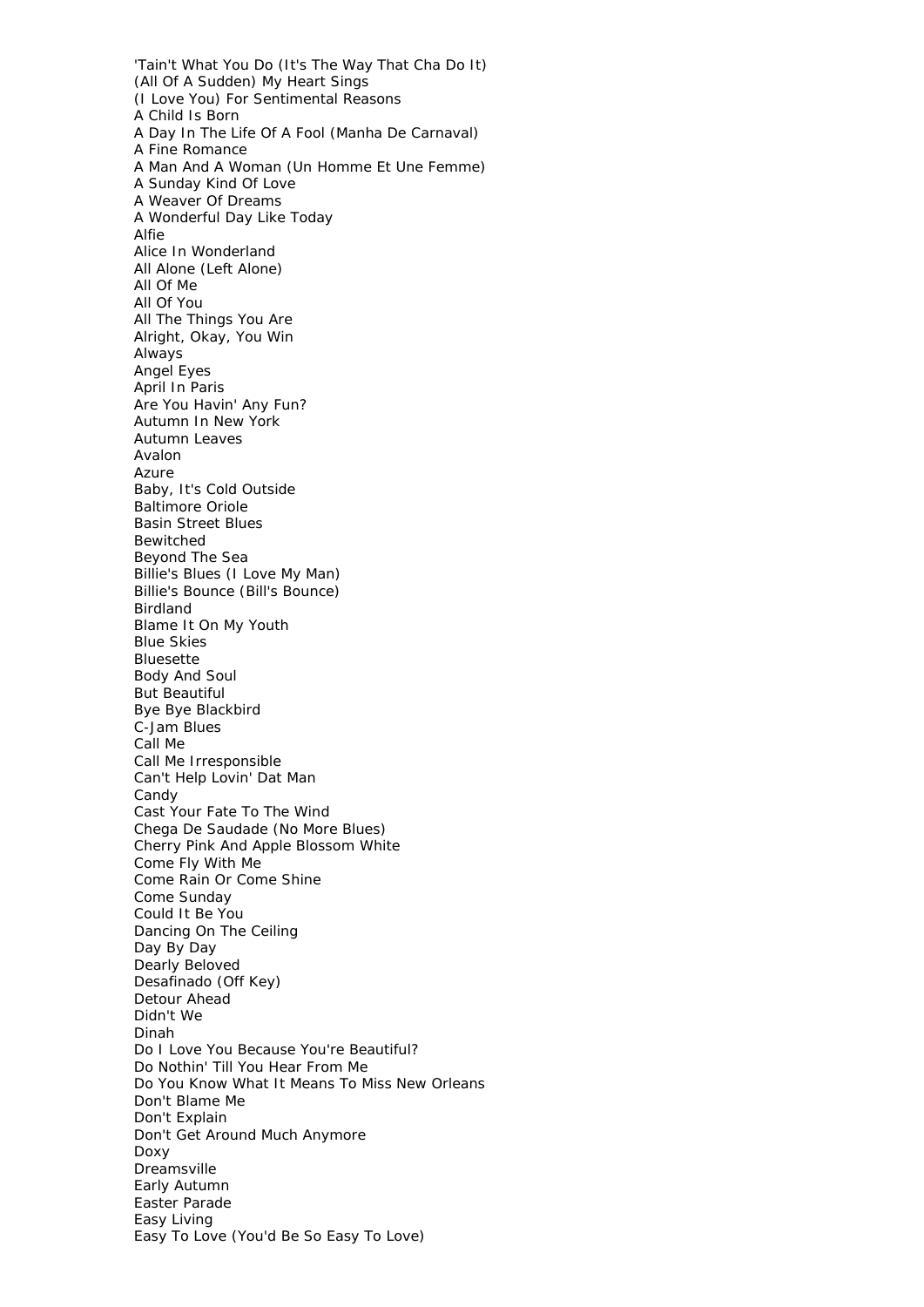Epistrophy Estate Everything I Have Is Yours Falling In Love With Love Fever Fly Me To The Moon (In Other Words) For All We Know For Heaven's Sake Frenesi Gee Baby, Ain't I Good To You Georgia On My Mind Get Me To The Church On Time Get Out Of Town Girl Talk God Bless' The Child Guilty Gypsy In My Soul Have You Met Miss Jones? Hello, Young Lovers Here's That Rainy Day Ho-Ba-La-La Honeysuckle Rose How High The Moon How Insensitive (Insensatez) How My Heart Sings I Believe In You I Can't Get Started With You I Can't Give You Anything But Love I Could Write A Book I Don't Stand A Ghost Of A Chance I Get Along Without You Very Well (Except Sometimes) I Got It Bad And That Ain't Good I Have Dreamed I Hear A Rhapsody I Let A Song Go Out Of My Heart I Love Paris I Love You I Mean You I Remember You I Should Care I Thought About You I Will Wait For You I Wish I Didn't Love You So I'll Know I'll Never Smile Again I'll Remember April I'm A Fool To Want You I'm Beginning To See The Light I'm Confessin' (That I Love You) I'm Just A Lucky So And So I'm Putting All My Eggs In One Basket I've Found A New Baby (I Found A New Baby) I've Told Ev'ry Little Star If I Loved You If I Should Lose You If I Were A Bell Imagination In A Mellow Tone In A Sentimental Mood In The Still Of The Night In The Wee Small Hours Of The Morning In Walked Bud Indiana (Back Home Again In Indiana) Is You Is, Or Is You Ain't (Ma' Baby) Isn't It Romantic? It Could Happen To You It Don't Mean A Thing (If It Ain't Got That Swing) It Might As Well Be Spring It Will Have To Do Until The Real Thing Comes Along It's A Blue World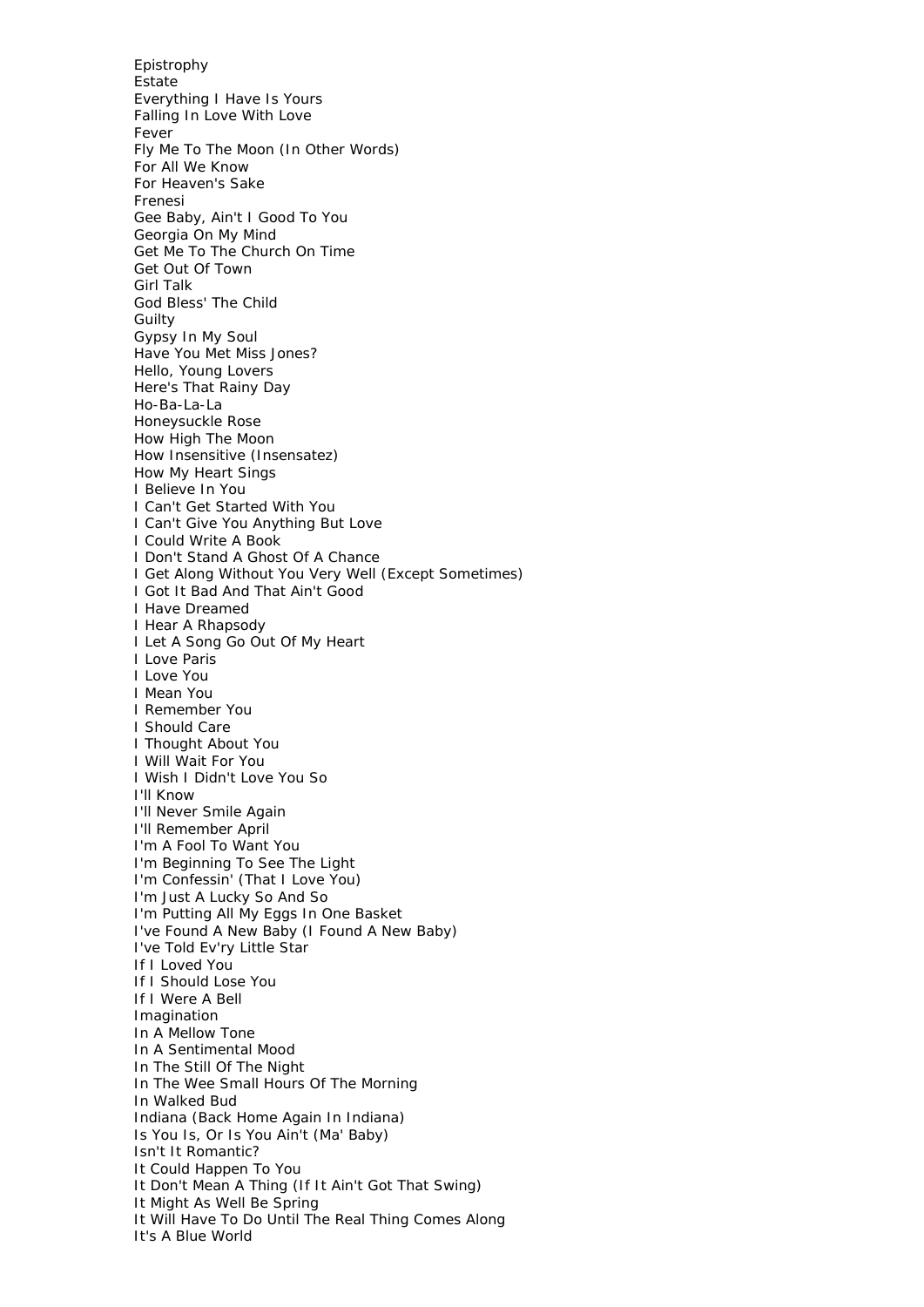It's All Right With Me It's Easy To Remember It's Only A Paper Moon It's So Peaceful In The Country Jeannine Jump, Jive An' Wail June In January June Is Bustin' Out All Over Just A Settin' And A Rockin' Just In Time Just One More Chance Killer Joe Lady Sings The Blues Last Night When We Were Young Lazy River Let's Fall In Love Let's Get Lost Like Someone In Love Like Young Limehouse Blues Little Boat Long Ago (And Far Away) Look For The Silver Lining Love Is Just Around The Corner Love Is The Sweetest Thing Love, Look Away Lover Lover Man (Oh, Where Can You Be?) Lullaby Of Birdland Lush Life Make Someone Happy Meditation (Meditacao) Memories Of You Michelle Misty Mood Indigo Moon River Moonglow More Than You Know My Favorite Things My Foolish Heart My Funny Valentine My Old Flame My One And Only Love My Romance My Shining Hour My Way Nature Boy Never Will I Marry Night Song Now's The Time Nuages Oh, What A Beautiful Mornin' Old Devil Moon On The Sunny Side Of The Street Once I Loved (Amor Em Paz) (Love In Peace) Once In Love With Amy One Morning In May One Note Samba (Samba De Uma Nota So) Only Trust Your Heart Our Language Of Love Out Of Nowhere P.S. I Love You Paper Doll Pennies From Heaven People Will Say We're In Love Perdido Pick Yourself Up Polka Dots And Moonbeams Prisoner Of Love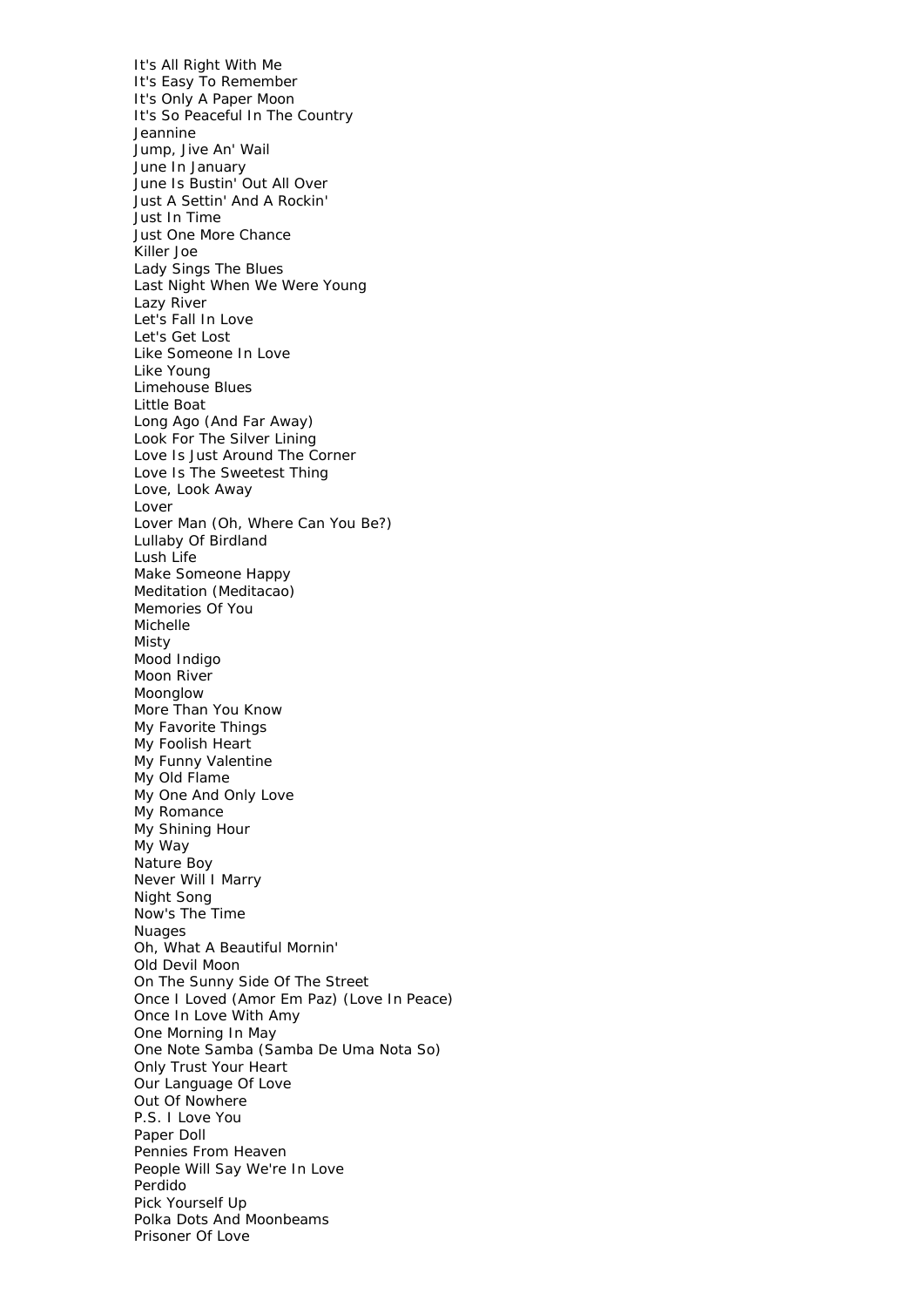Quiet Nights Of Quiet Stars (Corcovado) Right As Rain Ring Dem Bells Rosetta Route 66 Russian Lullaby S'posin' Sack Of Woe Satin Doll Say It (Over And Over Again) Sentimental Journey September Song Smoke Gets In Your Eyes Smoke Rings So Nice (Summer Samba) Softly As In A Morning Sunrise **Solitude** Some Day My Prince Will Come Some Other Spring Somebody Loves Me Songbird (Thank You For Your Lovely Song) Sophisticated Lady Standing On The Corner Stardust Stella By Starlight Stompin' At The Savoy Struttin' With Some Barbecue Suddenly It's Spring Sweet Sue-Just You Take Five Take The 'A' Train Tangerine Tenderly Thanks For The Memory That's Amoré (That's Love) The Birth Of The Blues The Folks Who Live On The Hill The Frim Fram Sauce The Gift! (Recado Bossa Nova) The Girl From Ipanema (Garota De Ipanema) The Hucklebuck The Inch Worm The Last Time I Saw Paris The Nearness Of You The Night Has A Thousand Eyes The Song Is You The Surrey With The Fringe On Top The Sweetest Sounds The Things We Did Last Summer The Way You Look Tonight There Is No Greater Love There Will Never Be Another You There'll Be Some Changes Made There's A Small Hotel These Foolish Things (Remind Me Of You) They Didn't Believe Me This Masquerade Thou Swell Till There Was You Too Young Two Cigarettes In The Dark Unchain My Heart Watch What Happens Wave We'll Be Together Again Well You Needn't (It's Over Now) What'll I Do? What's New? When I Fall In Love When Lights Are Low